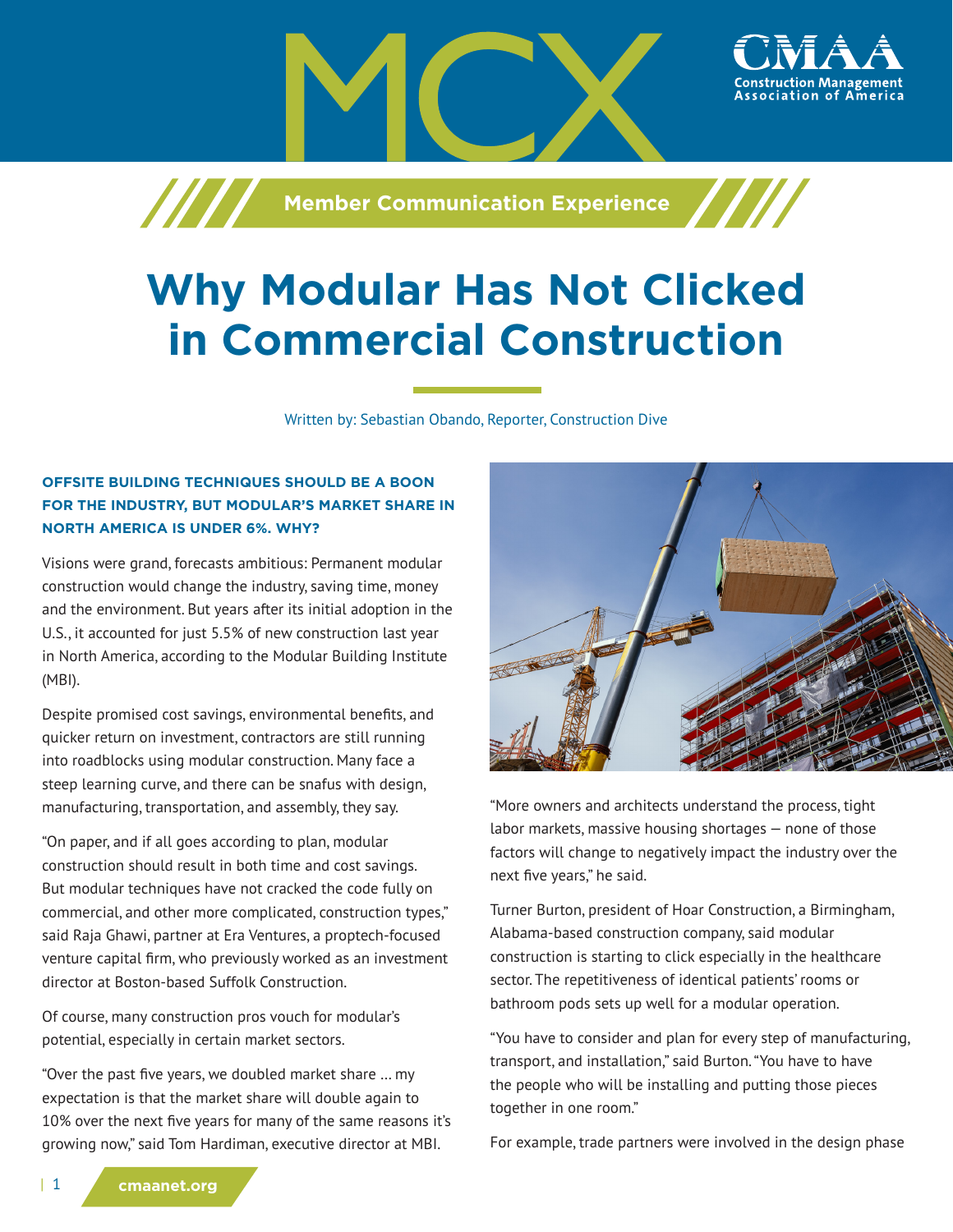of a current Hoar project to ensure the fully prefabricated exterior panels could be picked up by a crane and then placed on the building exterior.

7777

Modular has also made inroads in the hospitality industry, with marquee names such as Hilton and Marriott giving the thumbs-up.

Contractors also appreciate the green and safety benefits. Around 88% of contractors said modular construction reduced construction waste, according to a 2020 Dodge SmartMarket report.

At the same time, construction on a factory floor eliminates the potential for falls, the No. 1 cause of construction deaths. About 89% of respondents indicated modular provides a safer worksite, according to Dodge.

Modular buildings also take 25% to 50% less time to build than traditional methods, which means faster occupancy and return on investment, according to the MBI.

## **WHY MODULAR HASN'T STACKED UP SO FAR**

Nevertheless, contractors say certain challenges in modular projects have stalled its progress. One of the biggest is the new way of approaching each job.

"Everyone needs to stop and unlearn what they know about building for a moment and relearn how this modular stuff has to be sequenced, staged, orchestrated, and coordinated with all the infrastructure," said Jared Bradley, president of The Bradley Projects, a Nashville, Tennessee-based architecture firm. "That's just a completely different learning curve."

Architects, consultants, general contractors, subcontractors need retraining, including how to monitor quality and track progress, said Ghawi.

Another challenge is the fact that the initial savings can often be wiped out by design, manufacturing, or execution errors on site, said Ghawi. That could range from issues with the kits of parts assembly, shipping and handling from the factory, or proper installation techniques.

Modular's pre-assembled components also undercut some subcontractors, notably highly skilled trades like plumbers, electricians, and steel workers, said Scott DeLano, principal at Certified Construction Services, a Nashville, Tennessee-based general contractor.

The modules "are already pre-plumbed, they're pre-wired, and we are basically just providing foundations, landscaping, grading work, and all the infrastructure that has to happen for those things to have a home to sit on when they show up," DeLano said.

The methods are so dissimilar and used so infrequently that it can be difficult for contractors and subs to get into a cadence.

"As soon as you finish a modular project, you're back to the conventional methods for a year or two, or three or four, whatever it is, and then all of a sudden, someone comes up with another modular project," said Bradley. "And everyone's got to rethink everything from before."

Preventing damage during transport is another problem.

"To build and transport a modular bathroom or a modular unit requires additional structure beyond what is required to build in the field," said a senior executive at a general contractor who asked not to be identified for fear of upsetting potential business partners. "You actually end up putting more material into a prefabricated module than you would if you were just building something efficiently on a jobsite."

With material prices at a 35-year high, any extra cost is disdained.

"For prefabricated construction, this is why it is important to establish consistency and repetition, so you can maximize the efficiency of production to offset additional requirements for rigidity and stability in transport," the senior executive said.

#### **GROWTH AHEAD**

Despite the hurdles, modular's market share is expected to grow. Homes built with a modular process use about 17% less material overall, for example, according to MBI.

Cloud Apartments, a modular housing development company, claims its construction process is 30% more cost effective.

And even Bradley, the contractor who mentioned the steep learning curve, still sees a place for it in his business.

"There is a time and place for everything, and there's a time and place for modular construction," Bradley said. "It's always one tool in our toolbelt. But I don't think it's ever going to be our main tool." $\mathbf{S}$